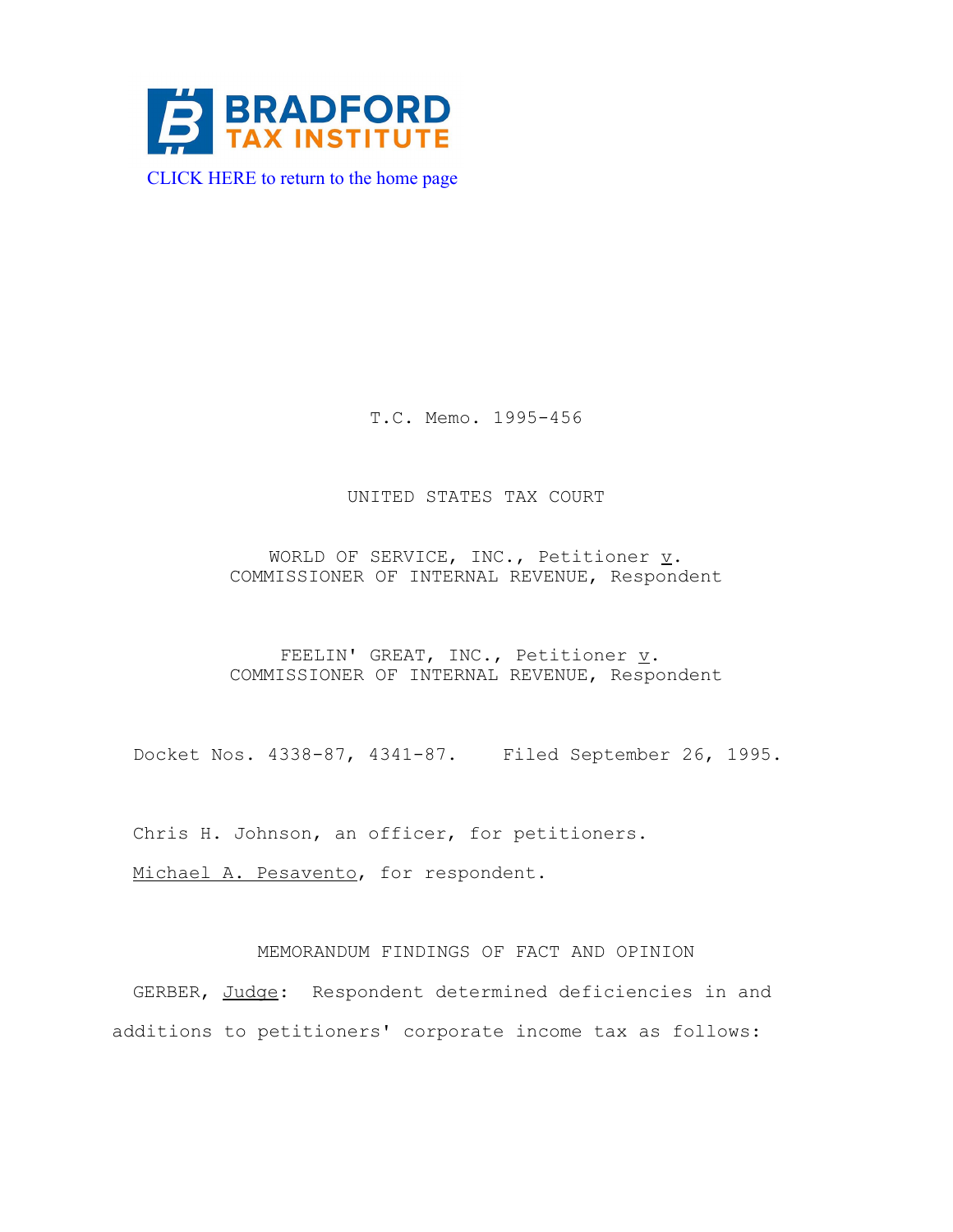World of Service, Inc.--Docket No. 4338-87

|            | Sec.       | Sec.    | Sec.             |
|------------|------------|---------|------------------|
| Deficiency | 6653(a)(1) | 6653(a) | 6661             |
| \$21,848   | \$1,092    |         | \$5,462          |
| 79,134     | 3,957      |         | 19,784           |
| 88,404     | 4,420      |         | 22,101           |
|            |            |         | Additions to Tax |

 $1$  50 percent of the interest due on the deficiency. Feelin' Great, Inc.--Docket No. 4341-87

|            |            | Additions to Tax |            |          |
|------------|------------|------------------|------------|----------|
|            |            | Sec.             | Sec.       | Sec.     |
| <u>FYE</u> | Deficiency | 6653(a)(1)       | 6653(a)(2) | 6661     |
| 1983       | \$160,895  | \$8,045          |            | \$40,224 |
| 1984       | 74,039     | 3,702            |            | 18,010   |

 $1$  50 percent of the interest due on the deficiency.

After the parties' concessions, the issues remaining for our consideration are: (1) Whether petitioners have shown that they are entitled to various deductions in excess of the amounts allowed by respondent; and (2) whether petitioners are liable for additions to tax under sections  $6653(a)(1)$  and  $(2)$  and  $6661.^1$ 

#### FINDINGS OF FACT2

Petitioners, World of Service, Inc. (Service), and Feelin' Great, Inc. (Great), are Florida corporations, and Chris H. Johnson (Mr. Johnson) was president of each corporation at all relevant times. At all relevant times, Mr. Johnson and his wife,

 $1$  Unless otherwise indicated, section references are to the Internal Revenue Code in effect for the years in issue. Rule references are to this Court's Rules of Practice and Procedure.

 $2$  The parties' stipulation of facts and exhibits are incorporated by this reference.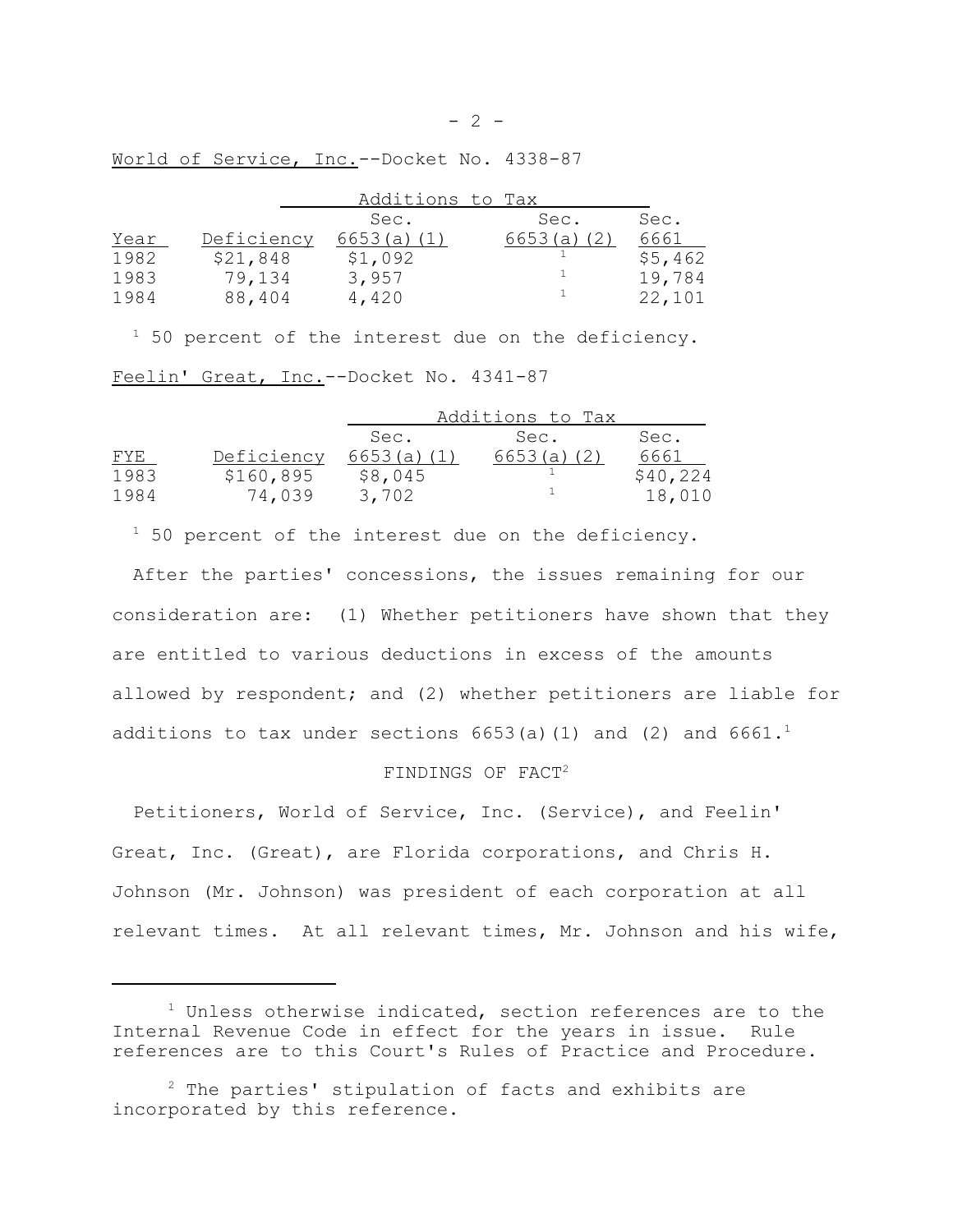Vickie L. Johnson, jointly owned 100 percent of the stock of Service. Personal Elegance (Elegance) was 100 percent jointly owned by the Johnsons, and Elegance, in turn, owned 100 percent of Great. Each petitioner had its principal place of business in Florida at the time of the filing of the petition. Mr. Johnson had earned an associate's degree<sup>3</sup> in tax and accounting.

Great provided educational services and seminars about nutrition. Service provided business and computer services to Great and to a related corporation. Service was on the accrual method of accounting for Federal tax purposes and filed on a calendar year basis. Great was also on the accrual method of accounting for Federal tax purposes, yet filed on the basis of a fiscal year ending (FYE) July 31.

Mr. Johnson had been associated with Glen Turner (Turner), who, through seminars, promoted self-improvement. Turner also promoted and franchised his operations during the 1960s and 1970s. After Turner had legal difficulties, Mr. Johnson continued on his own in the same field, beginning around 1975. Mr. Johnson established Elegance, a company that marketed specialty gifts. That operation developed into the 1980 formation of Great, which held seminars on "self-improvement" and marketed vitamins, nutritional products, health care products, exercise programs, and the like.

 $- 3 -$ 

 $3$  We assume this was a 2-year, rather than a 4-year, college degree.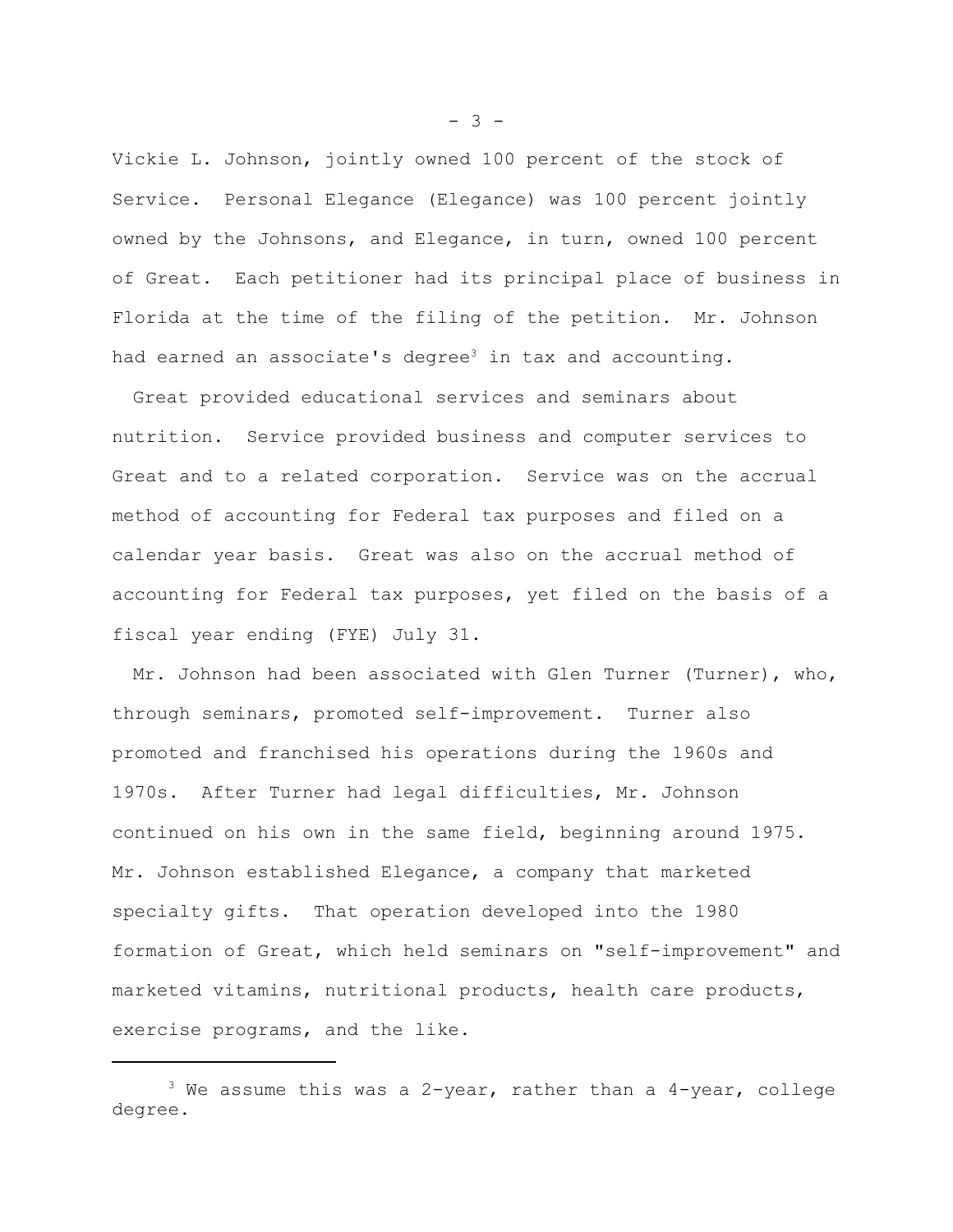In the early 1980s, Great's business area covered the States of Florida, Georgia, and Alabama. By 1982, Great was operating (i.e., holding seminars) in about 26 States. Throughout the years in controversy, Service's principal place of business was in the Johnsons' residence. The Johnsons' residence, a threebedroom condominium, contained 1,600 square feet of usable space, of which 320 square feet was used exclusively for Service's business purposes. In addition, the Johnsons' two-car garage contained 300 square feet, with an equal amount of attic storage area above the garage. Of the 600 total square feet of combined garage area, 400 square feet was used exclusively for business purposes. The Johnsons' residential telephone was listed in Service's name. Service's checks contained the Johnsons' residence address. During this period, Great had a separate principal place of business and office in a commercial location outside of the Johnsons' residence.

Service paid the Johnsons' residential mortgage payments of \$5,043 and \$5,400 during 1982 and 1983, respectively. Service deducted \$1,443 and \$1,800 on its 1982 and 1983 income tax returns for use of the Johnsons' residence. For those same years, the Johnsons reported \$3,600 in income for Service's use of the residence, because the mortgage was paid by Service. Respondent determined that only 10 percent of the residence was used for business purposes and disallowed the mortgage and other

 $- 4 -$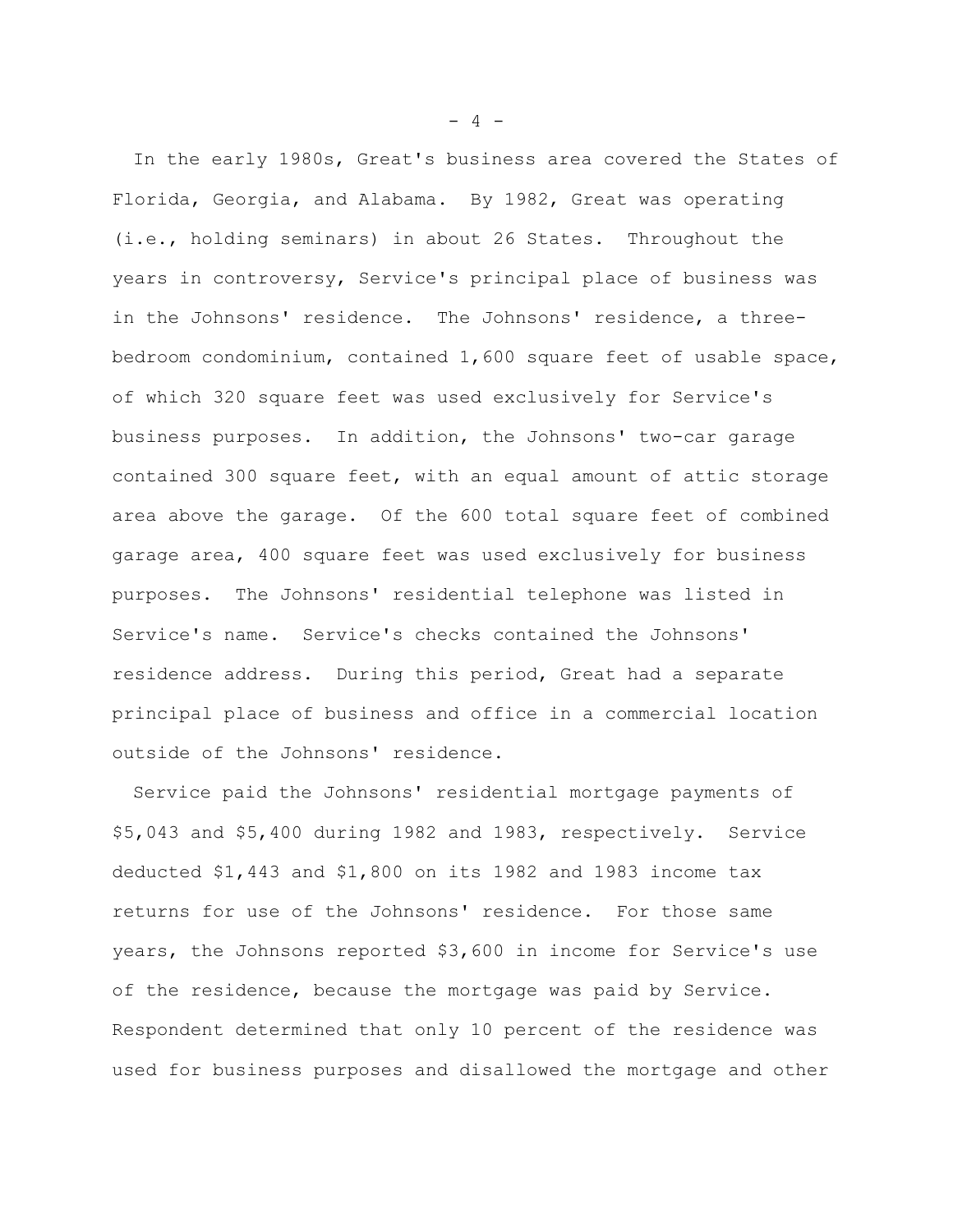deducted expenditures related to the condominium in excess of 10 percent.

Service also deducted \$2,101, \$2,178, and \$5,018, and respondent disallowed \$1,284, \$1,362, and \$3,403 for 1982, 1983, and 1984, respectively. These deductions were for utilities, trash removal, pest control, telephone, etc. The largest portion of these amounts was attributable to telephone expenses.

Service made the following expenditures, which were deducted in the tax year paid and were disallowed by respondent as being without a business purpose:

| Date     | Payee                            | Amount  |
|----------|----------------------------------|---------|
| 05/19/82 | Baby Safety Industries           | \$225   |
| 10/03/82 | Dicker & Dicker of Beverly Hills | 1,915   |
| 11/08/83 | Dicker & Dicker of Beverly Hills | 115,020 |

 $1$  Only \$14,154 of this amount was included in Service's cost of goods sold.

Four different styles of mink coats had been purchased from Dicker & Dicker of Beverly Hills, a furrier. Some of the fur coats were used by Great for business purposes; however, petitioners have failed to show that the coats purchased during 1982 or 1983 were used for business purposes. A "Wanda chair" had been purchased from Baby Safety Industries to be given, as a gift, to the owner of a company from which Service was to obtain technology for its computer operations.

Service leased a Mercedes-Benz automobile, paying \$915 per month. During 1983 and 1984, Service deducted, and respondent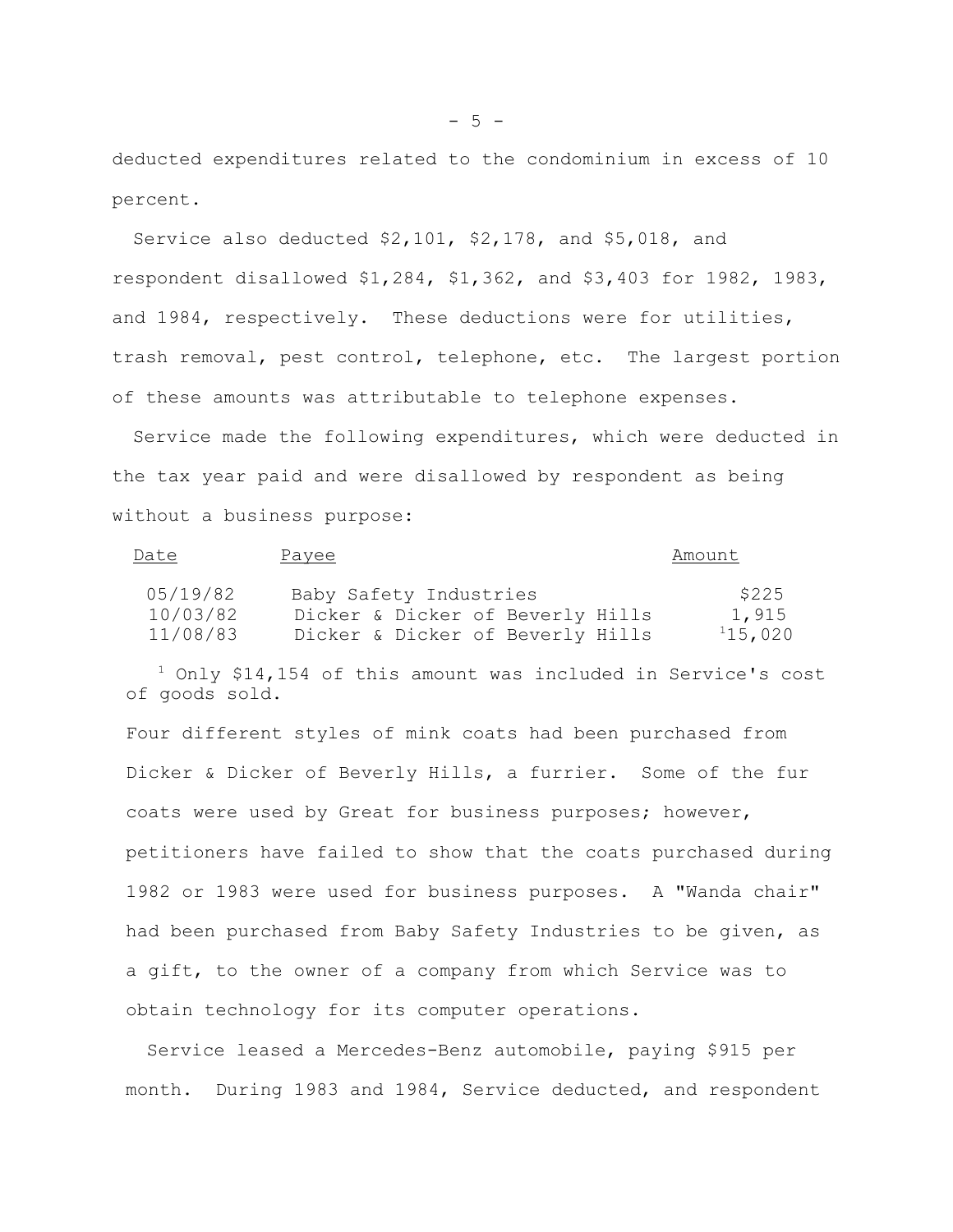disallowed for lack of a business purpose, the auto lease payments in the total amounts of \$11,347 and \$11,151, respectively. This automobile was used, in part, for business and, in part, for personal purposes. For 1982, 1983, and 1984, Service deducted, and respondent disallowed for lack of business purpose, \$2,631, \$2,513, and \$8,717 of expenditures in connection with the maintenance and operation of a 1977 Eldorado. During the period under consideration, three automobiles were used by the Johnsons in connection with the businesses: The 1977 Eldorado, the leased Mercedes-Benz, and a 1980 Buick. The automobiles were used for both business and personal purposes.

During 1983, Service purchased a beach condominium (beach condo) for about \$140,000. Improvements and furnishings of approximately \$20,000 to \$22,000 were added. The Johnsons occasionally used the beach condo for personal use. Service claimed \$1,057 for 1983 as "Mortgage Service Expense", and the claimed amount consisted of loan prepayments, transfer stamp tax, and related fees in connection with the purchase of the beach condo. Respondent disallowed the amount for lack of a business purpose. Service, in connection with the beach condo, deducted \$7,186 and \$410 for 1983 and 1984, respectively, for decorating. Of the \$7,186, \$1,904 was allowed by respondent because it was for decorating corporate offices, and the remainder of these amounts, which involved the beach condo,

 $- 6 -$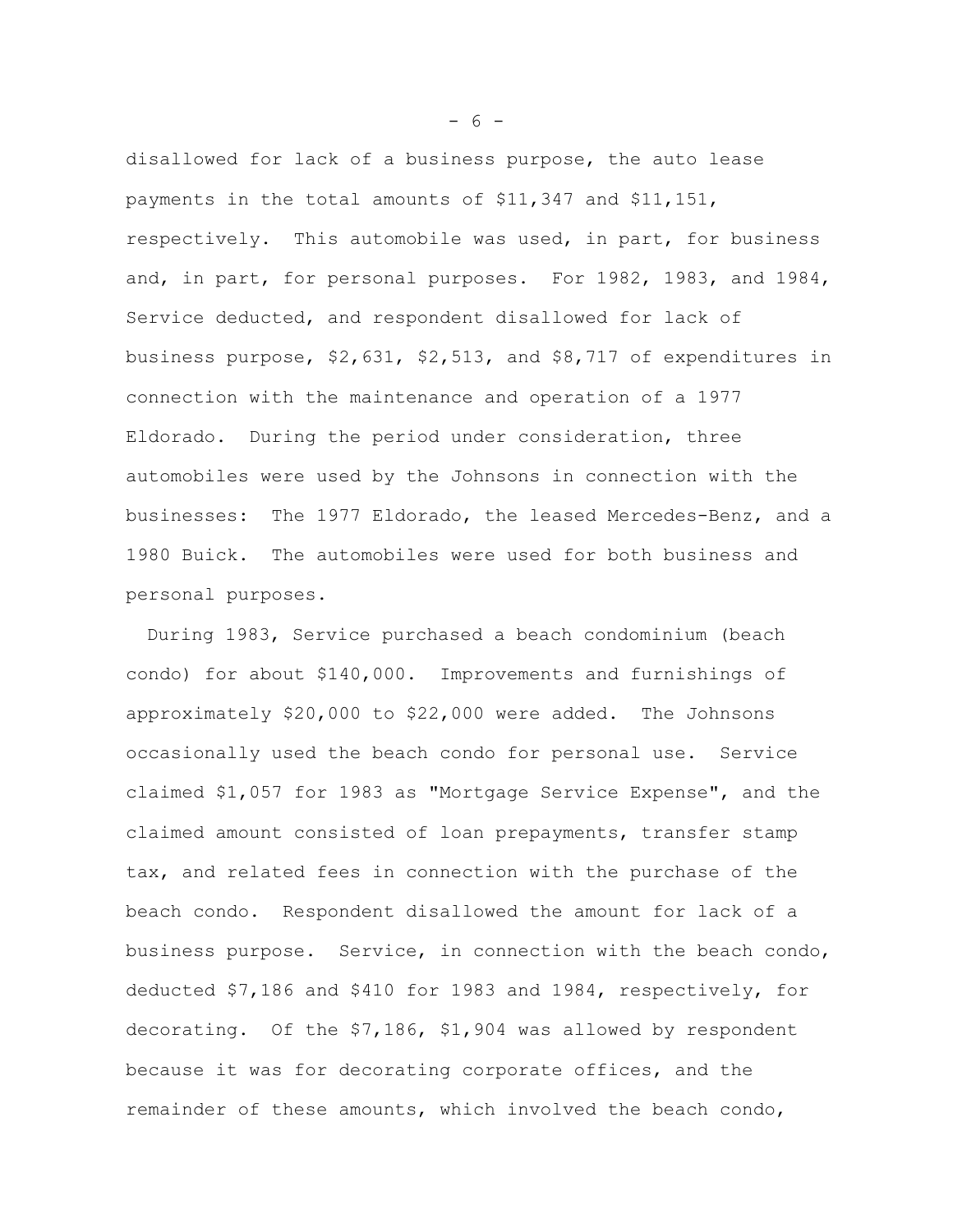were disallowed for lack of a business purpose. Service, for 1984, paid and deducted other amounts connected with the beach condo, which respondent disallowed. For 1984, Service deducted \$1,362 as association fees, part of which was for the beach condo and part of which was for the Johnsons' residence. Respondent allowed \$57, representing 10 percent business use of the residence, and the remainder was disallowed for lack of a business purpose.

For 1982, Service deducted the amount of certain MasterCard charges that were designated as "Seminar Training Program Costs" and disallowed by respondent for lack of a business purpose. For 1982, 1983, and 1984, Service deducted \$2,172, \$2,008, and \$1,797 for dues, subscriptions, and memberships, including the annual condominium fee of \$720 for the Johnsons' residence. Respondent, asserting the lack of a business purpose, disallowed \$2,076, \$1,903, and \$1,732 of the these amounts (10 percent of the condominium fees were allowed).

Service deducted \$6,891, \$8,800, and \$7,694 for automobile insurance expenses, and respondent disallowed, for lack of a business purpose, \$6,801, \$8,470, and \$7,609 (10 percent of the fees that related to the condominium were allowed).

Service also deducted for the years 1982, 1983, and 1984 travel, meals, lodging, convention, and entertainment expense amounts totaling \$8,671, \$6,276, and \$19,443, and respondent disallowed, for lack of a business purpose, all but \$180 for

 $- 7 -$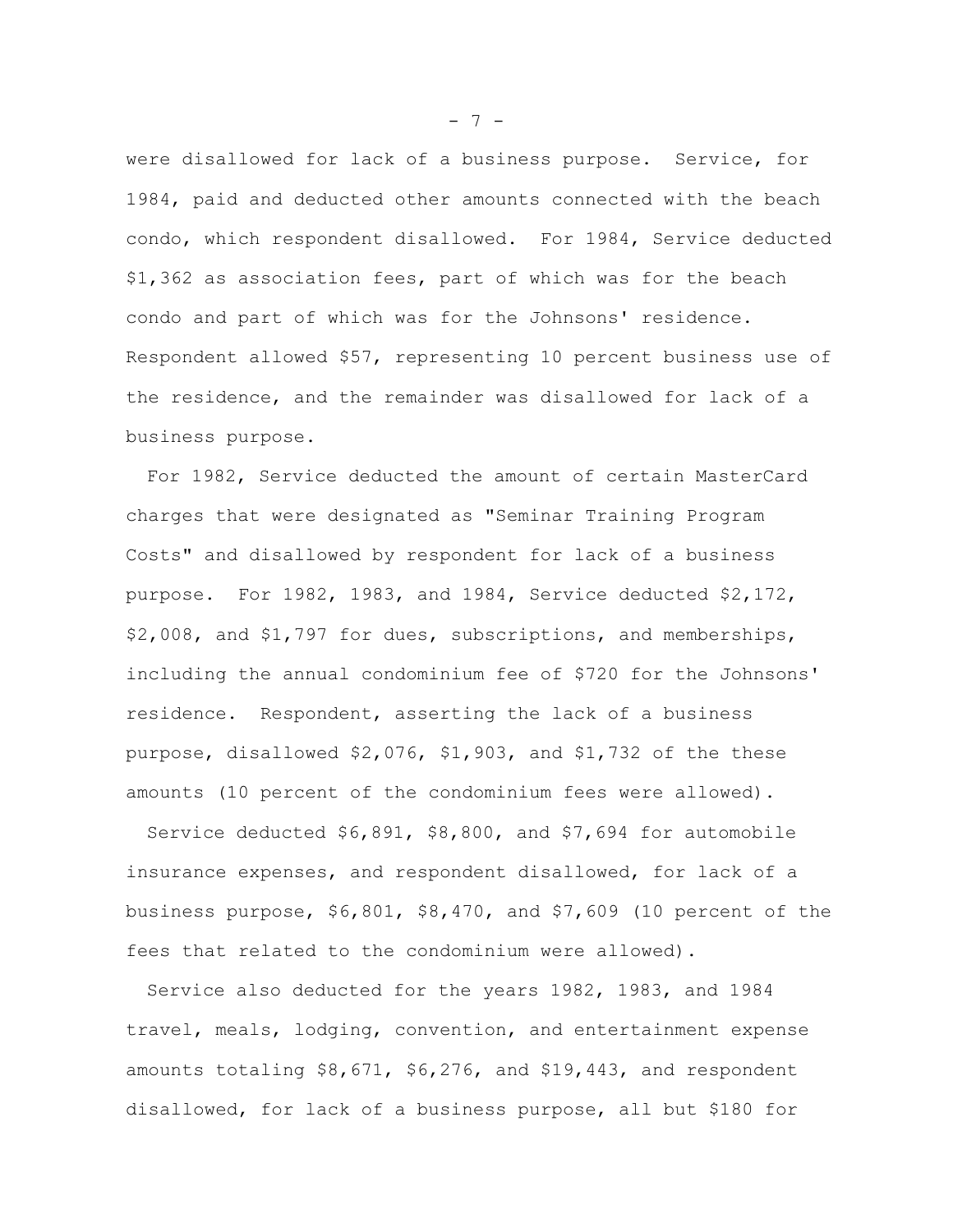the 1984 year. Mr. Johnson did extensive traveling on behalf of the corporations in connection with the promotional activity. He would travel, entertain, and incur expenses that were paid with either a credit card or cash. After 1, 2, or sometimes 3 months' accumulation of receipts, Mr. Johnson would go through the receipts and mark their purpose. All of the Johnsons' bills, both personal and business, were paid by the corporations. At the end of each year, the amount for a particular category (e.g., gasoline) would be totaled, and Mr. Johnson would make a judgment call about the percentage of business and personal use of that item.

Service deducted and respondent disallowed for lack of a business purpose \$858 and \$2,222 for 1982 and 1983 as medical expenses and insurance for the Johnsons. For 1984, Service deducted (as a bonus) and respondent disallowed (for lack of a business purpose) the purchase of 30,000 shares of stock in the name of the Johnsons' minor child for \$4,500. Mr. Johnson testified that the \$4,500 was part of reported compensation from Service to him, yet no substantiation was provided to support Mr. Johnson's testimony.

For 1984, Service deducted, as a bad debt, \$56,000, which amount comprised loans to Linda Krabill, Kent Oaks, and Ed Rector. Some of the loans had been made in 1984 and some in 1985, but all were claimed to have been made in 1984. Linda Krabill was an interior decorator who worked for the Johnsons

 $- 8 -$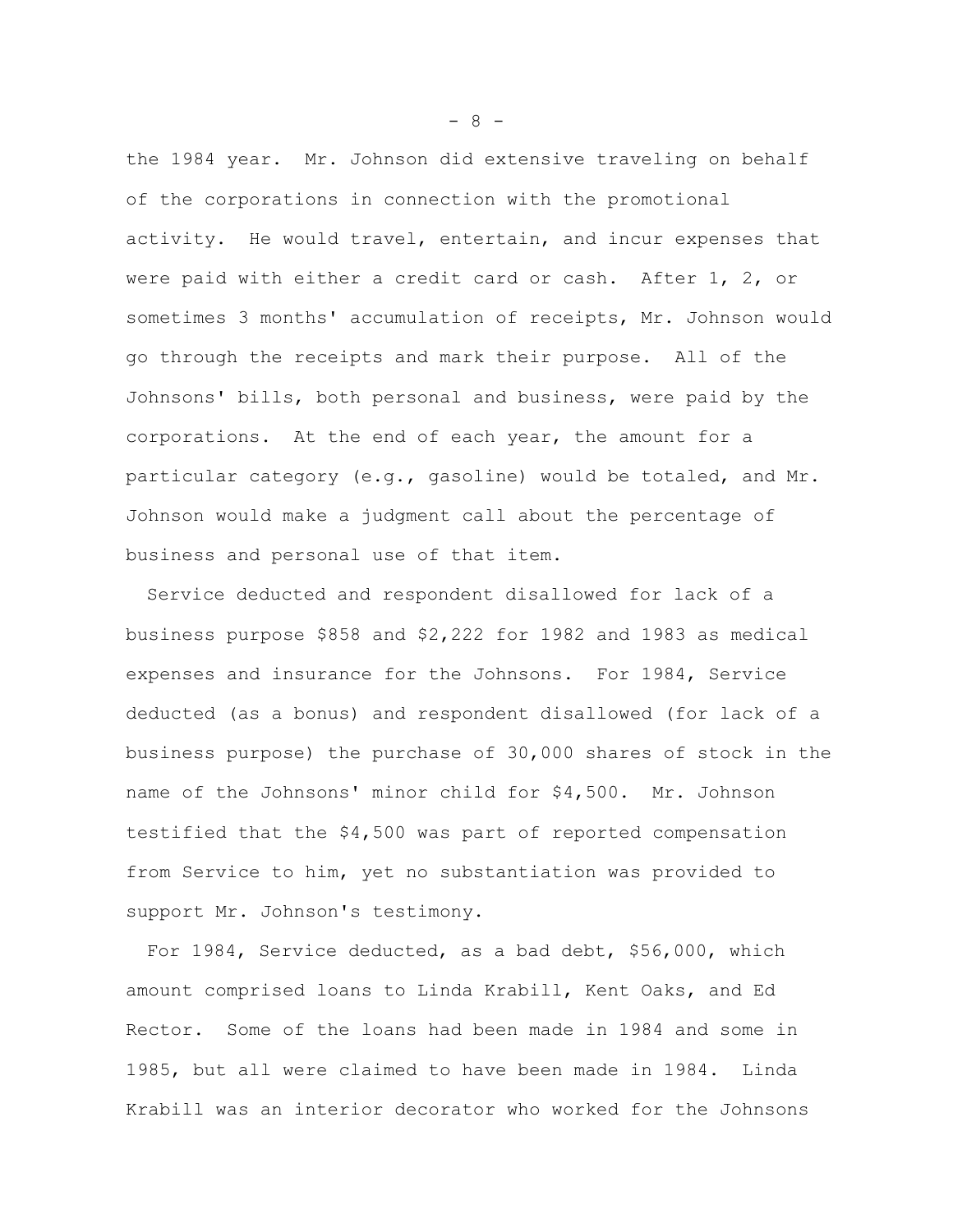when they decorated the beach condo. The Johnsons lent her approximately \$45,000 of corporate funds because she was having financial difficulties. Mr. Johnson's instructor-trainer (personal trainer), Kent Oaks, was also having financial difficulties, and Mr. Johnson lent him about \$2,500. Finally, Ed Rector was a person Mr. Johnson had met in connection with Glen Turner's activities. Mr. Rector, who was then involved in litigation, borrowed over \$10,000 from Mr. Johnson. No efforts were made to collect these loans during the years under consideration. Respondent disallowed these items due to Mr. Johnson's failure to show that they were debts and that they became worthless.

For 1982, Service deducted \$7,190 for fees incurred in representing the Turner family children's trust, of which Mr. Johnson was trustee, before the Internal Revenue Service. Respondent disallowed the deduction for lack of a business purpose. For 1983, Service deducted \$5,194 for fees, of which \$2,777 was disallowed for lack of business purpose because it represented fees for a partition suit by Mrs. Johnson. For 1984, Service deducted \$32,185 of legal fees, and respondent disallowed \$14,988, as representing some personal legal matters of Mrs. Johnson and Ed Rector.

Service, for 1982, 1983, and 1984, deducted depreciation totaling \$7,130, \$11,773, and \$25,197, and respondent disallowed \$5,430, \$10,073 and \$24,397 as attributable to

- 9 -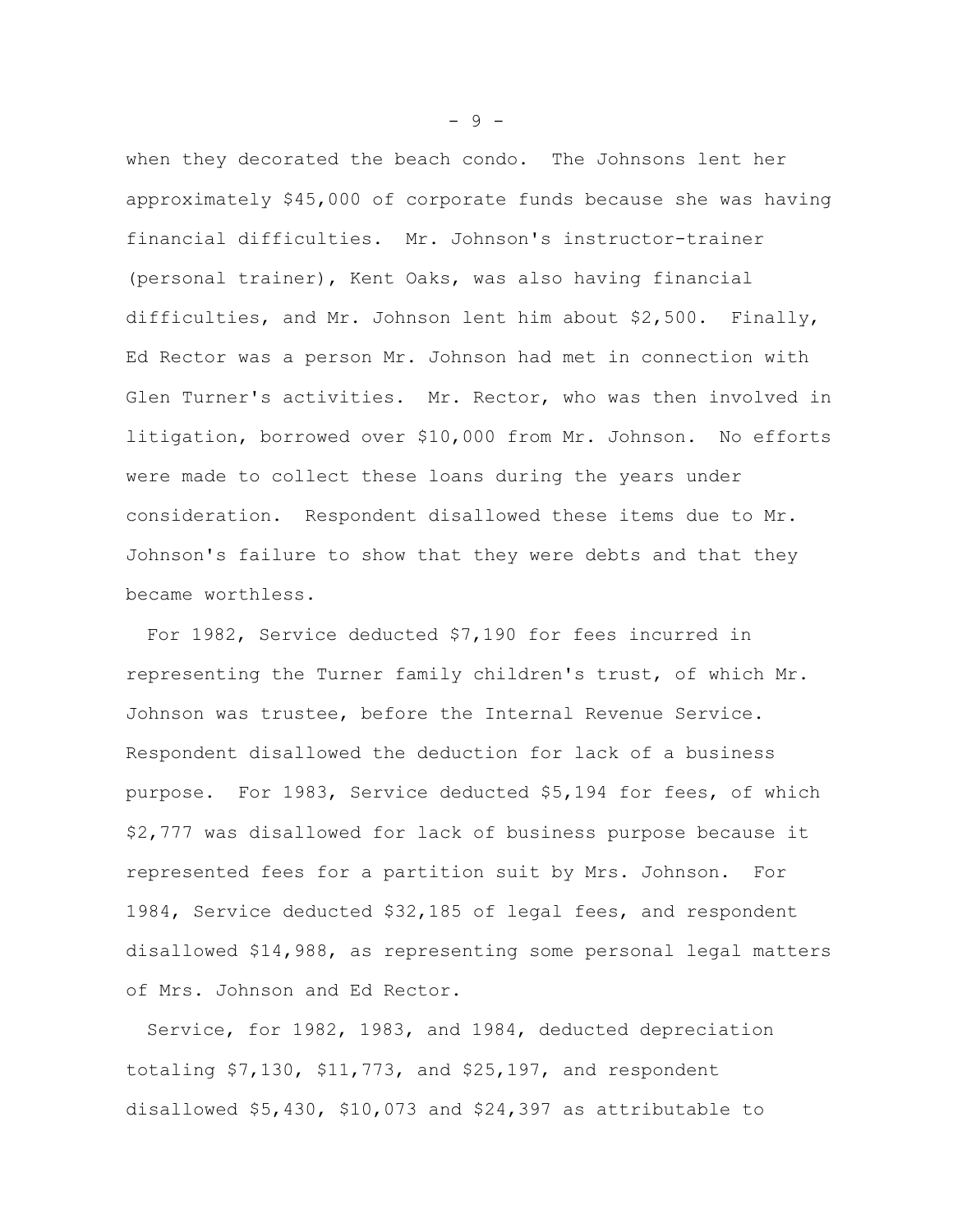nonbusiness property (including a General Motors Corp. (GMC) truck, 1980 Buick, copper sculpture, and the beach condo). The GMC truck had been purchased with the intent to use it in the Service and Great businesses; however, it was not suitable. Mr. Johnson allowed the GMC truck to be used on a farm by his father, which was not shown to be for a business purpose of Service. Mr. Johnson's father purchased gasoline with an AMOCO gasoline credit card in the general vicinity of his home in Dunn, North Carolina, for personal use of the GMC truck.

Service, for 1982, 1983, and 1984, claimed net operating loss carryover deductions from 1981 in the amounts of \$143,814, \$134,401, and \$30,851, respectively, and respondent disallowed them because the 1981 tax year, after controversy and settlement by the parties, resulted in an income tax deficiency and no amount of carryover loss. Service, for 1984, claimed investment tax credit carryovers from 1982 and 1983 in the amounts of \$659 and \$2,226, respectively, which respondent disallowed as being attributable to nonbusiness property (a GMC truck and beach condo furniture).

Great, for its FYE July 31, 1983, treated \$5,000 as part of its cost of goods sold for the purpose of making copies of 24 promotional tapes. The old tapes had become worn from use. Great, for 1982, included \$39,627 as part of its cost of goods sold, for convention expenses, and respondent disallowed \$158 as not being an ordinary and necessary business expense.

 $- 10 -$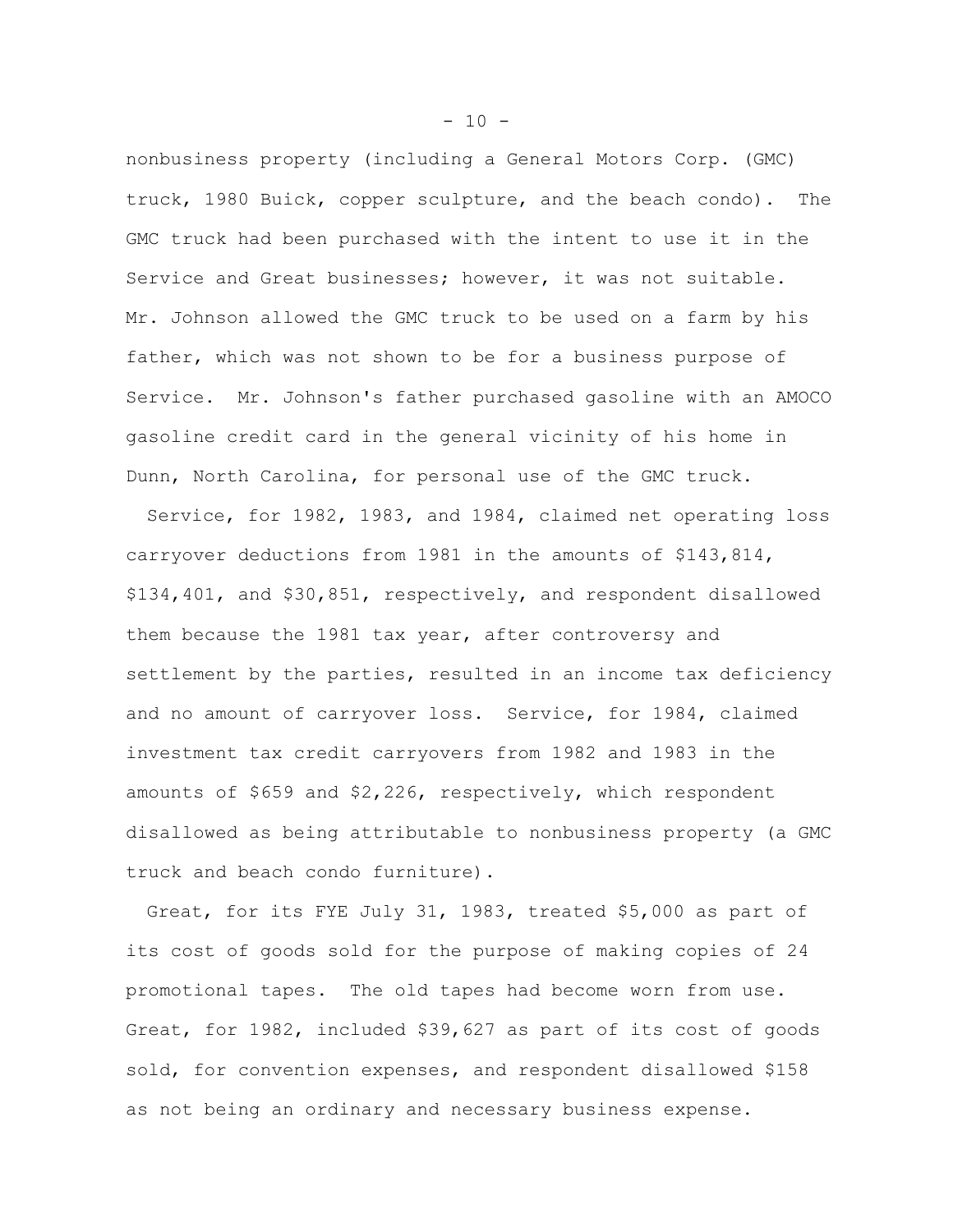Great deducted \$166,162 and \$105,905 for its FYE July 31, 1983 and 1984, for film and video fees. These deductions were allegedly for inspirational films that had been made by individuals, such as Vince Lombardi. Great's deduction was based on an alleged agreement, under which Great was to pay 3 percent of sales for the rental of the films. Because Great was on the accrual method of accounting, the amounts were projected, and deductions were taken on Great's tax returns. Some of the films were otherwise available and were in the public domain. Rights to the films were allegedly in a company in Barbados. Great did not make any payments with regard to the alleged film rentals. Respondent disallowed these amounts because they were not incurred. Great, for its years ended July 31, 1983 and 1984, deducted \$330,536 and \$529,321 for seminars, and respondent disallowed \$10,907 and \$17,468, respectively. Respondent's agent was not provided with any documentation for the seminar deductions for the years at issue. The agent concluded that 96.7 percent was allowable in each year based on prior years' audit experience where documentation was provided and audited. Petitioners did not provide documentation at trial that would show that respondent's determination was in error.

Great, for its FYE July 31, 1983, deducted \$170,147 for travel, meals, and entertainment. Respondent reviewed \$65,298.85 of the claimed amount and disallowed \$19,382.46, or

 $- 11 -$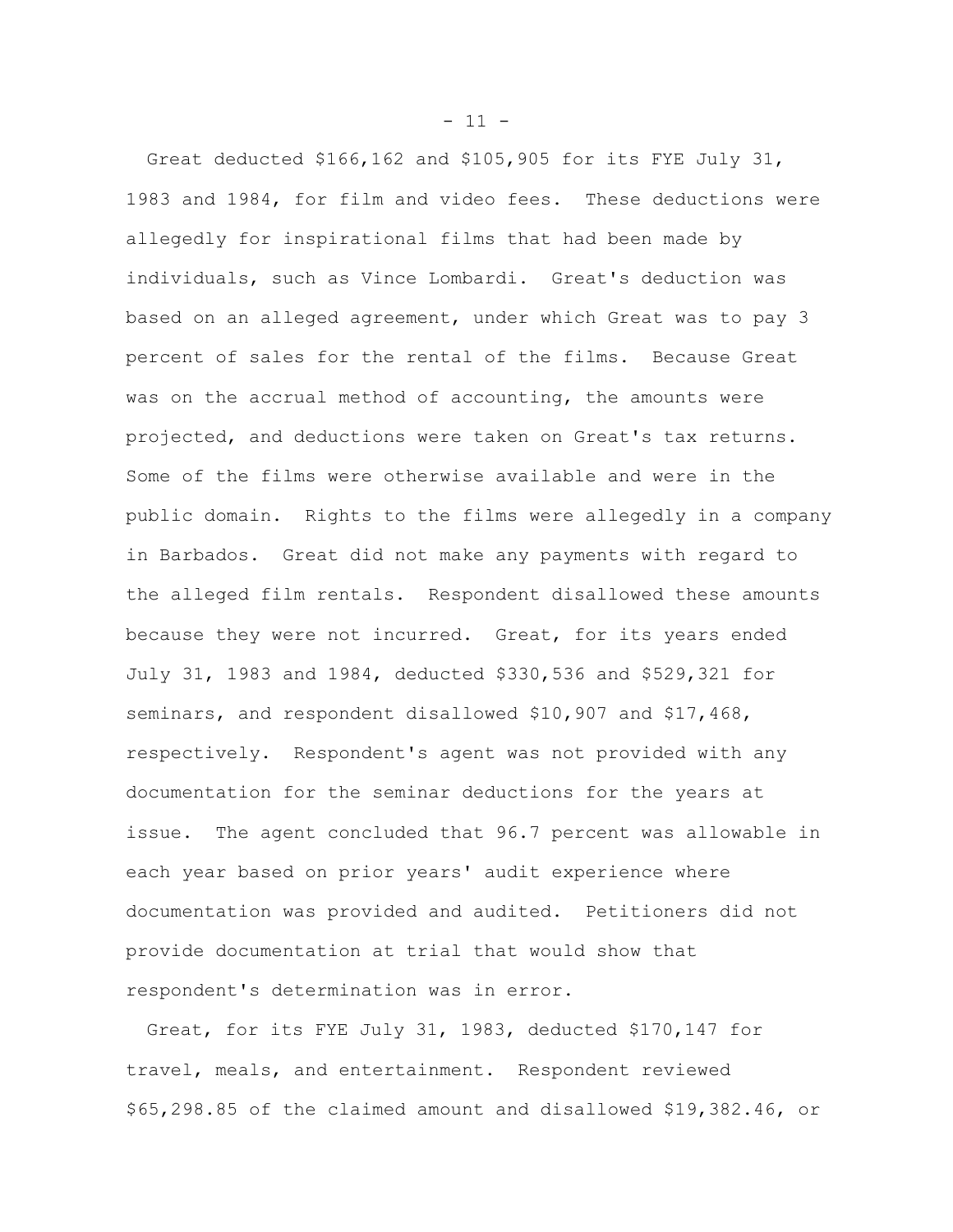about 30 percent of the sample reviewed. Respondent overlooked the travel deduction for the FYE July 31, 1984, and made an error with respect to the FYE July 31, 1983, travel adjustment. Respondent's agent sampled or reviewed \$65,298.85 of the \$170,147 deducted for travel. The review resulted in a 30 percent disallowance rate, which the agent mistakenly applied to the \$65,298.85 sample rather than the \$170,147 amount claimed. For its FYE July 31, 1983 and 1984, Great deducted interest expenses in the amounts of \$60,101 and \$40,474, and respondent disallowed \$56,516 and \$28,800, respectively. The majority of the disallowance was attributable to a transaction involving Tipuani Limited Partners (Tipuani). Petitioners did not show that interest was paid in connection with the Tipuani transaction. The remainder of the claimed interest was attributable to payments on debt secured by the company airplane, which respondent allowed. Great had reported income in connection with Tipuani, and respondent reduced the \$212,000 reported to \$125,000. The income was attributable to forgiveness of indebtedness regarding promissory notes to Tipuani.

For its FYE July 31, 1983, Great deducted \$9,654 as bad debts, and respondent disallowed \$4,800 as already having been deducted as professional fees, insurance, etc. For its FYE July 31, 1983 and 1984, Great deducted \$126,771 and \$227,915 for airplane and pilot fees, and respondent disallowed \$812 of

 $- 12 -$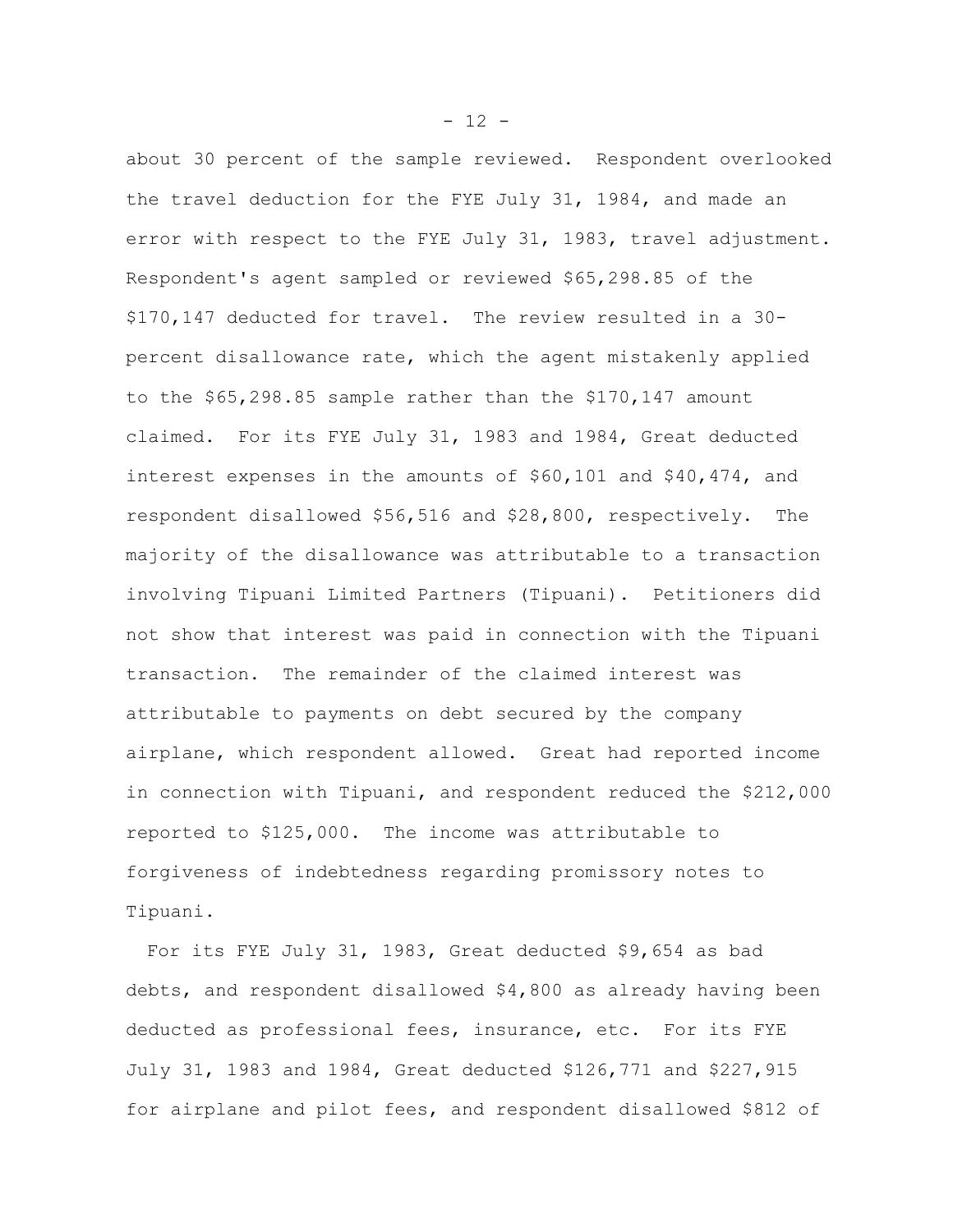the 1983 amount for lack of substantiation and business purpose. For 1982 and 1983, Great deducted \$530,667 and \$351,983 in net operating loss carryover deductions from the FYE July 31, 1982. Respondent disallowed the claimed loss deductions because Great had been the subject of an audit for years prior to those now before the Court. In a case involving the prior years which was pending before this Court, the same net operating losses were eliminated due to the parties' agreed settlement. Great had agreed to an income tax deficiency, rather than a loss, in the earlier case.

## ULTIMATE FINDINGS OF FACT

1. Service, for each of its 3 taxable years, is entitled to deduct 20 percent of the costs and expenses connected with the business use of the Johnsons' residence (condo) including the utilities, with the exception of the cost of telephone service, for which Service is entitled to deduct 75 percent for 1982 and 1983 and 100 percent for 1984. Service is also allowed to deduct 20 percent of the condominium association fees, rather than the 10 percent allowed by respondent.

2. Service is not entitled to deduct any expenses, depreciation, or other claimed amounts connected with the beach condo, including decorating and furnishing expenditures and association and condo fees. The \$1,057 that Service claimed for 1983 as "Mortgage Service Expense" for closing costs on the beach condo is not deductible.

 $- 13 -$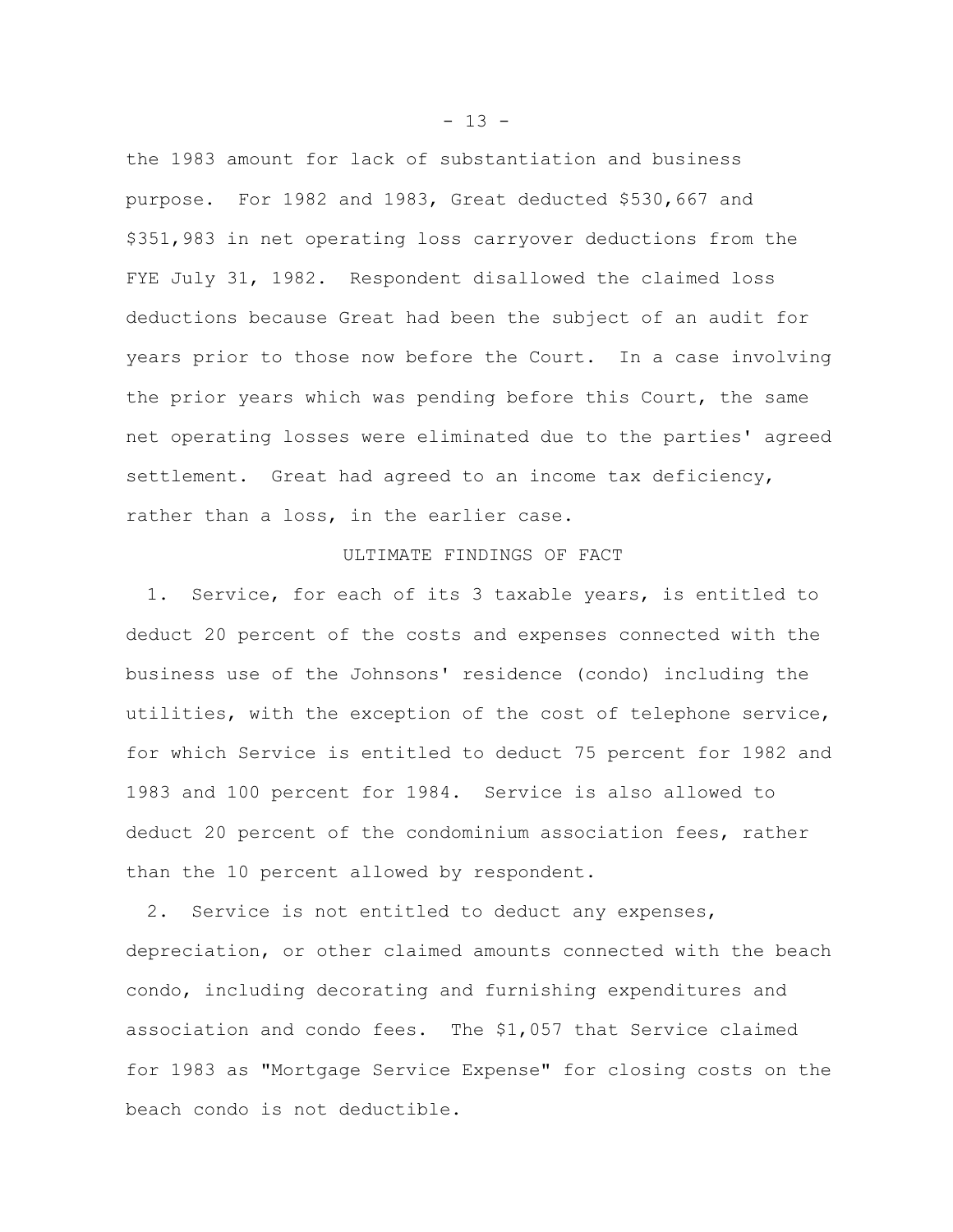3. The Mercedes-Benz, Buick, and Eldorado automobiles were used one-half for business and one-half for personal purposes during the years in controversy. One-half of the amounts claimed by Service for depreciation, gasoline, and repairs and maintenance of those automobiles is deductible. It has not been shown that any portion of disallowed claimed foreign travel was deductible for business purposes of Service or Great.

4. The GMC truck was not used for business purposes during the years in controversy. No depreciation or tax credits are allowable for the GMC truck. Gasoline purchased with the AMOCO credit card within North Carolina is not deductible because it was purchased for the personal use of the GMC truck by Mr. Johnson's father.

5. Service purchased a Wanda chair from Baby Safety Industries for \$225 as a gift for a business purpose. That amount is deductible for Service's 1982 tax year.

6. It has not been shown that the fur coats purchased from Dicker & Dicker of Beverly Hills during 1982 or 1983 were for a deductible business purpose.

7. Petitioners have not shown that they are entitled to any of the claimed net operating loss deductions or tax credit carryovers for the taxable years under consideration.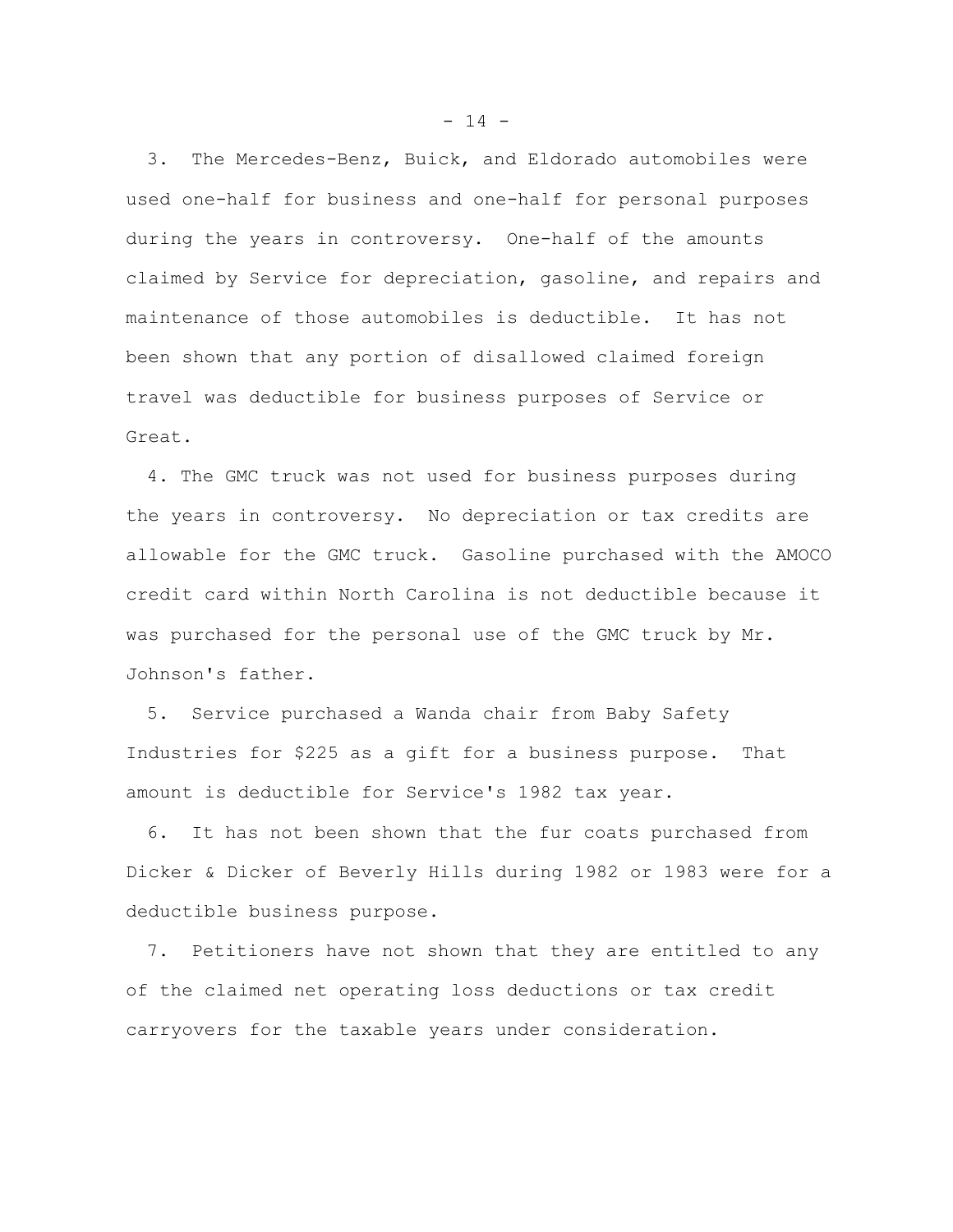8. It has not been shown that the \$4,500 that Service deducted for stock purchased in the name of the Johnsons' minor child was purchased for a business purpose.

9. The \$56,000 that Service paid to Linda Krabill, Kent Oaks, and Ed Rector, claimed as bad debts for 1984, were all nonbusiness personal loans. It has not been shown that those loans were uncollectible as of the end of the taxable year 1984. No part of the \$56,000 is deductible for the 1984 tax year.

10. It has not been shown that the legal fees claimed by Service are allowable in amounts greater than those allowed by respondent.

11. Service has not shown that it is entitled to the \$1,063 deduction for "Seminar Training Program Costs" during 1982.

12. Service has not shown that it is entitled to the deductions of \$2,172, \$2,008, and \$1,797 claimed for 1982, 1983, and 1984 for "Dues & Subscriptions and Memberships and Tuitions".

13. Of the \$6,891, \$8,800, and \$7,694 claimed for "Automobile and Automobile Insurance" for 1982, 1983, and 1984, Service is entitled to deduct 20 percent of the homeowner's insurance on the Johnsons' residence and an additional \$1,000 each year for auto insurance.

14. Service has not shown that it is entitled to any portion of the \$8,671, \$6,276, and \$19,264 of the expenses for "Travel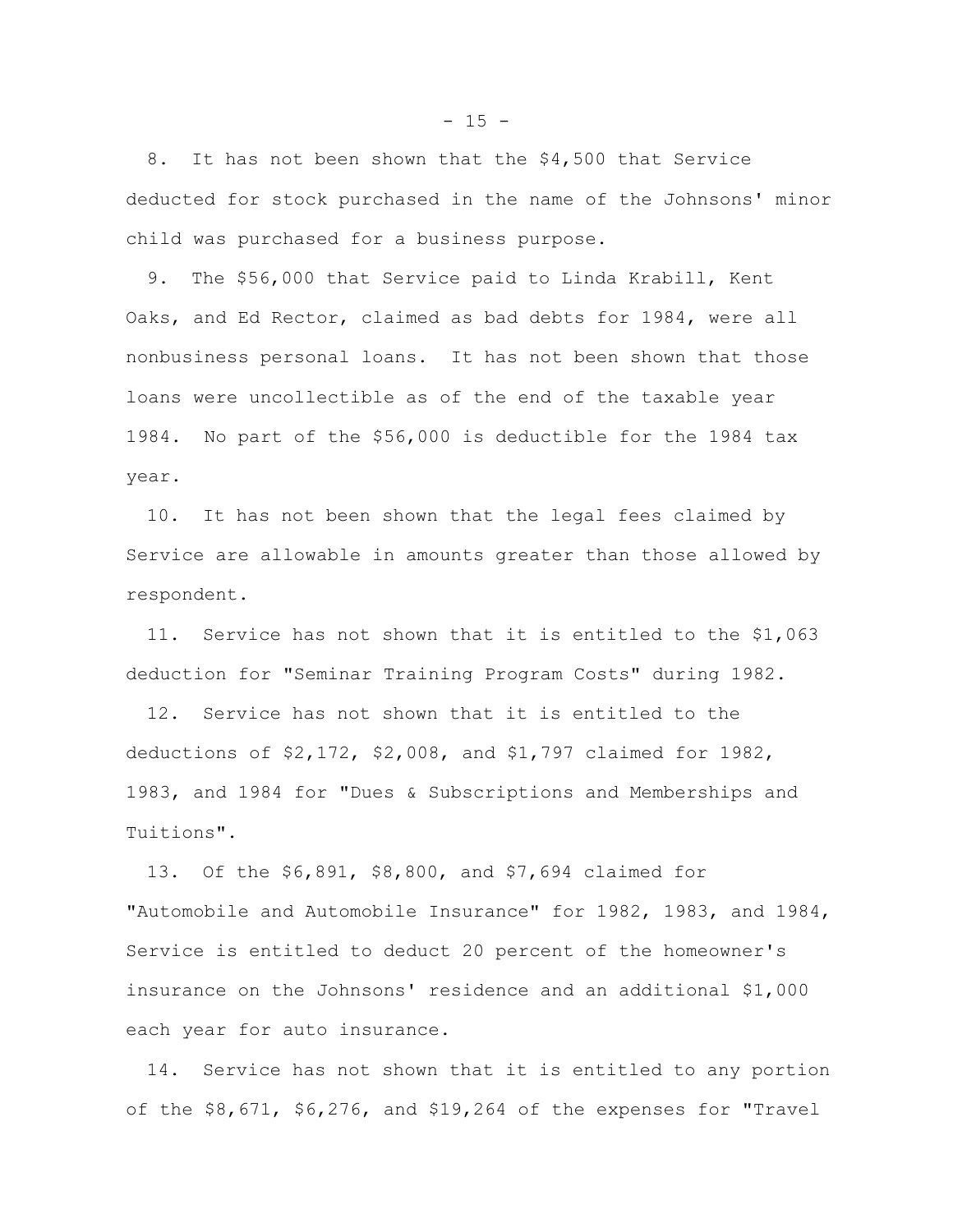Meals & Lodging and Convention and Entertainment" disallowed by respondent for 1982, 1983, and 1984, respectively.

15. Service has not shown that it is entitled to deduct \$858 and \$2,222 for 1982 and 1983 for "Medical Benefits Insurance".

16. Great is entitled to deduct the \$5,000 incurred in making copies of promotional tapes.

17. Great is not entitled to deduct the \$166,162 and \$105,905 for its FYE July 31, 1983 and 1984, claimed for film rentals.

18. Great has not shown that it is entitled to deduct seminar expenses for its FYE July 31, 1983 and 1984, in amounts greater than \$319,629 and \$511,853, respectively.

19. Great has not shown that it is entitled to deduct travel expenses for its FYE July 31, 1983, in excess of the \$150,764.54 allowed by respondent.

20. Great has not shown that it is entitled to deduct, for its FYE July 31, 1983 and 1984, interest expense in excess of \$3,585 and \$11,674, respectively.

21. Great, for its FYE July 31, 1983, is not entitled to deduct bad debts in excess of the \$4,854 allowed by respondent.

22. Great has not shown that it is entitled to deduct in excess of the \$39,469 that it claimed for its FYE July 31, 1983, for "Convention Expenses".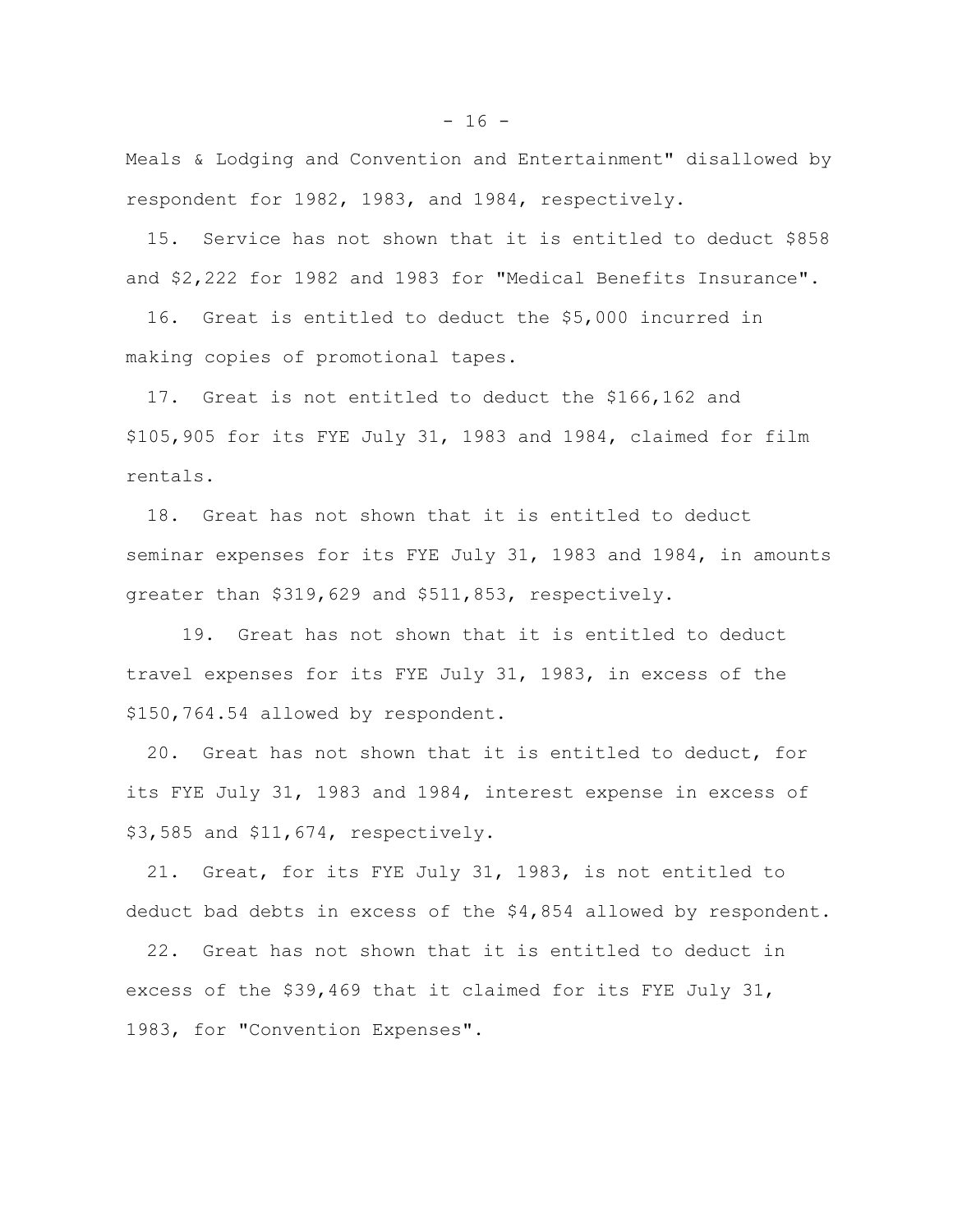23. Great has not shown that it did not realize income from forgiveness of indebtedness due to the cancellation of promissory notes due to Tipuani.

24. Great has not shown that it is entitled to the \$812 of aircraft and pilot fees disallowed by respondent for the FYE July 31, 1983.

25. Petitioners failed to keep adequate records of their deduction items.

#### OPINION

Regarding those items on which the parties could not settle, the trial of this case covered 5 taxable years of the two corporate petitioners. Numerous deduction items were in controversy, and we have reviewed the record with respect to each of them and made specific and ultimate findings for each. In this portion of the opinion, we express the standards under which petitioners' controverted items were judged, and we analyze and make additional ultimate findings regarding the additions to tax with respect to both petitioners.

Petitioners bear the burden of proving that they are entitled to the deductions claimed, or of showing that respondent erred in the determination. Rule 142(a); New Colonial Ice Co. v. Helvering, 292 U.S. 435, 440 (1934). In addition, petitioners are required to maintain adequate records to substantiate their claimed deductions. Sec. 6001. Petitioners were closely held corporations owned and operated by the Johnsons. The

 $- 17 -$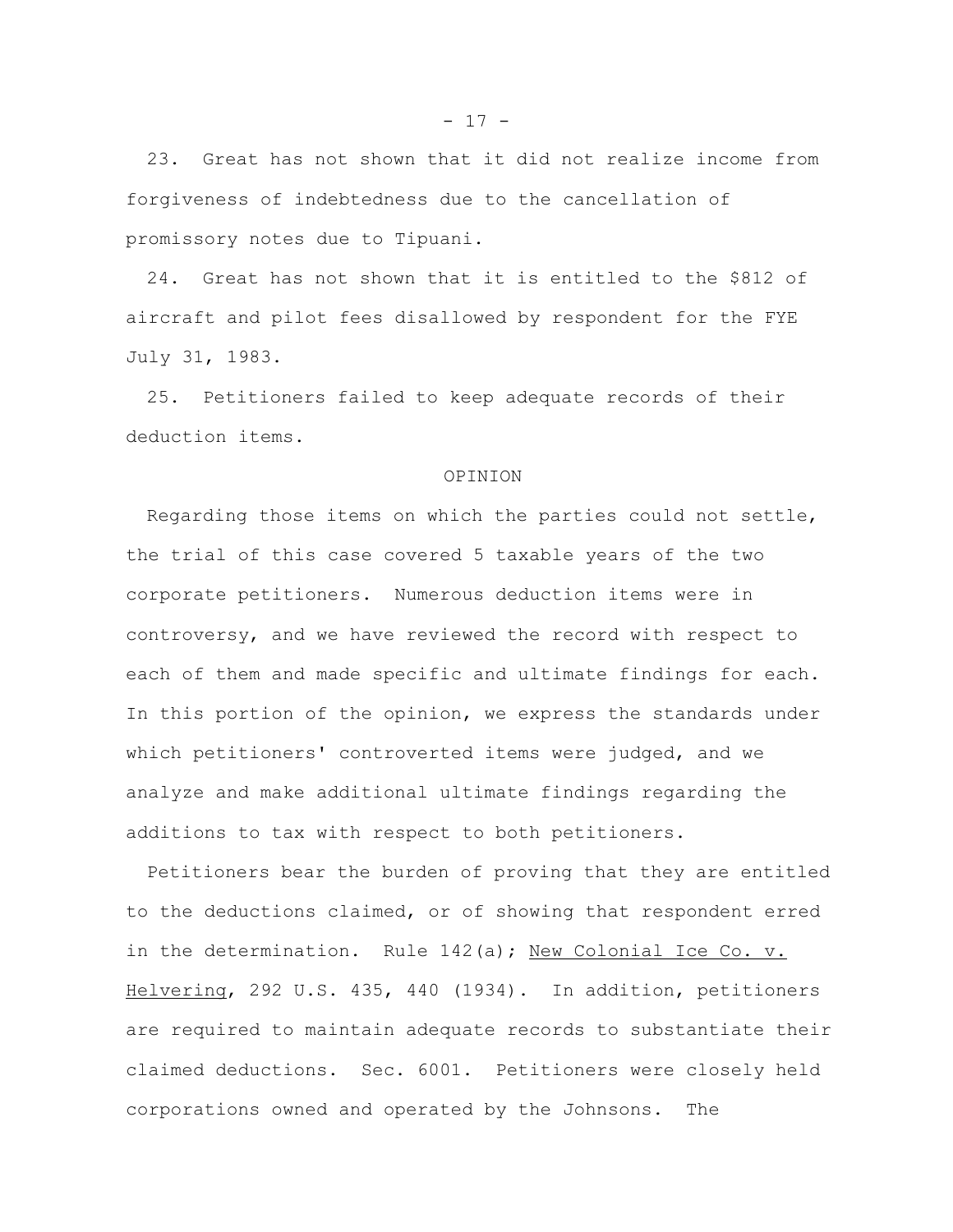businesses marketed and promoted family seminars about "selfimprovement", vitamins, nutritional products, health care, and exercise programs. There was a substantial amount of travel involved. Petitioners, for one reason or another, did not have complete documentation on numerous items. For example, a receipt that shows the purchase of gasoline might not indicate whether the expenditure was one for business or personal. Compounding these problems was the practice of causing petitioner corporations to pay both their business and the Johnsons' personal expenditures, which were accumulated and divided by estimations at yearend.

The trial evidence consisted of two major components: (1) The documentation used by respondent's agent during the audit, and (2) Mr. Johnson's testimony (which petitioners offered to expand on situations where the documents fell short). Mr. Johnson was, in several instances, unable to distinguish items in the available documentation without further information; this information was not forthcoming. In this regard, testimony of a controlling shareholder involving corporate activities has been carefully scrutinized. Alterman Foods, Inc. v. United States, 505 F.2d 873, 877 (5th Cir. 1974).4

 $- 18 -$ 

<sup>&</sup>lt;sup>4</sup> The U.S. Court of Appeals for the Eleventh Circuit has adopted, as binding precedent, decisions of the U.S. Court of Appeals for the Fifth Circuit issued prior to Oct. 1, 1981. Bonner v. City of Prichard, 661 F.2d 1206, 1209 (11th Cir. 1981).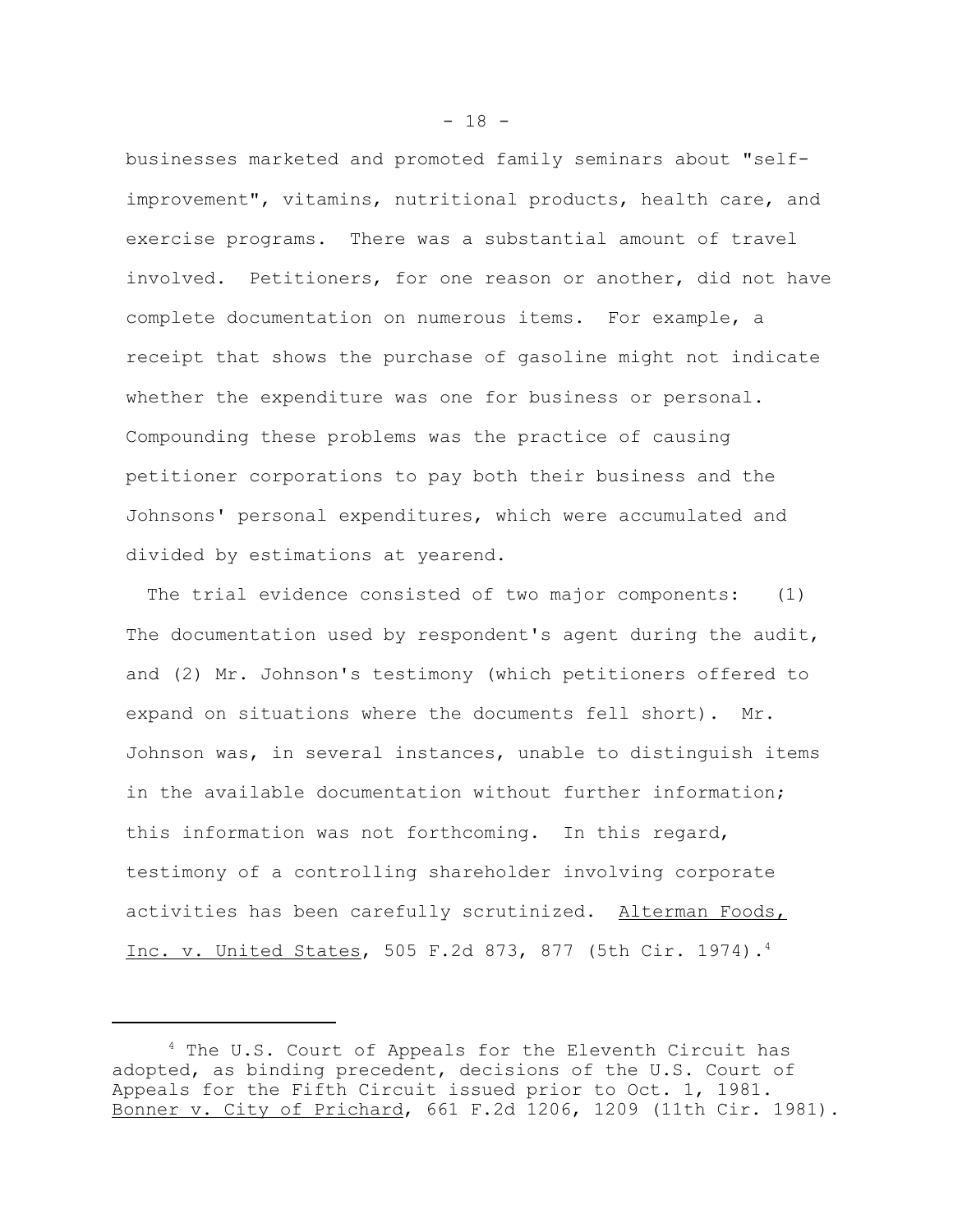Most of the claimed deductions were disallowed by respondent due to petitioners' lack of business purpose. In that regard, section 162 governs the deductibility of business expenses. It allows a deduction for "all the ordinary and necessary expenses paid or incurred during the taxable year in carrying on a trade or business". To be "ordinary" the expense must have a reasonably approximate relationship to the operation of a taxpayer's trade or business. Challenge Manufacturing Co. v. Commissioner, 37 T.C. 650, 660 (1962). To be "necessary" the expense must be appropriate or helpful. Commissioner v. Heininger, 320 U.S. 467, 471 (1943). A shareholder's personal expenses are not ordinary and necessary expenses of the corporation. Pantages Theater Co. v. Welch, 71 F.2d 68 (9th Cir. 1934); Challenge Manufacturing Co. v. Commissioner, supra at 650.

It was argued that petitioners' and the Johnsons' expenses were properly segregated and that the corporations did not deduct the Johnsons' personal items, which were "backed-out" and which the Johnsons reported as income. References were made to worksheets containing the segregations, but none were offered or received in our record.

Respondent raised the question of whether Service met the requirements for both section 280A (business use of home) and the holding of Commissioner v. Soliman, 506 U.S. , 113 S. Ct. 701 (1993). However, we have found that Service's principal

 $- 19 -$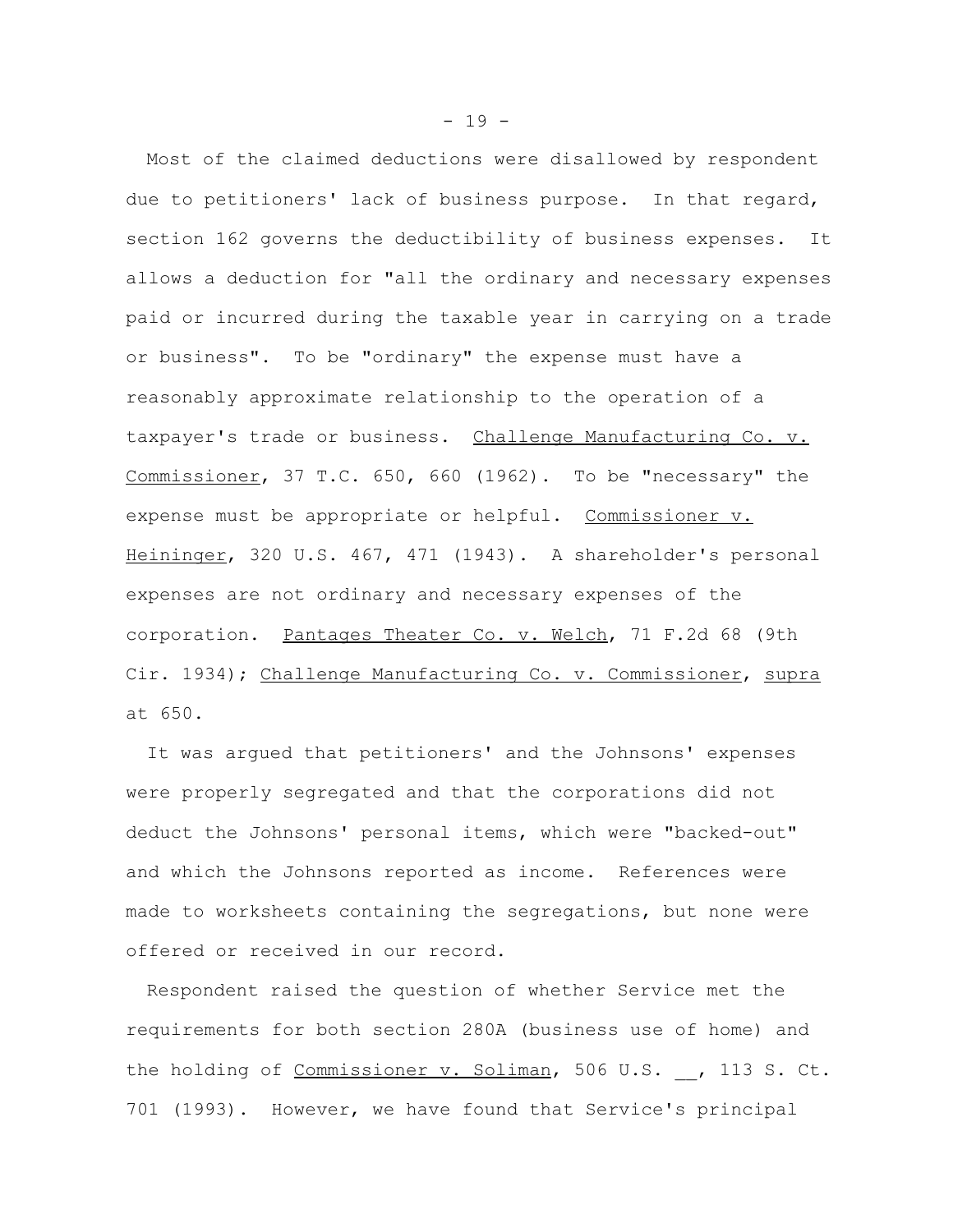place of business was in the Johnsons' residence. Service is not an S corporation and, accordingly, it is unnecessary to analyze this matter under the standards of section  $280A(c)(1)(A)$ .

With respect to petitioners' claims for bad debts, section 166 permits a deduction for a debt that becomes worthless during the taxable year. Zimmerman v. United States, 318 F.2d 611, 612 (9th Cir. 1963). Only a bona fide debt, arising from a "debtor-creditor relationship based upon a valid and enforceable obligation to pay a fixed or determinable sum of money", qualifies for a deduction under section 166. Sec. 1.166-1(c), Income Tax Regs. Whether a bona fide debtorcreditor relationship exists is a question of fact to be determined after consideration of all the facts and circumstances. Fisher v. Commissioner, 54 T.C. 905, 909 (1970).

Although notes were executed in connection with the amounts given to various individuals, petitioners have not shown that a genuine debtor-creditor relationship existed between Service and any of the alleged borrowers. In most instances, the loans were made through the corporation to friends or acquaintances of the Johnsons. When the amounts were not repaid, even though there was "evidence of indebtedness", Mr. Johnson did not want to pursue collection from friends. Under those circumstances, where the sole shareholder(s) of a corporation cause a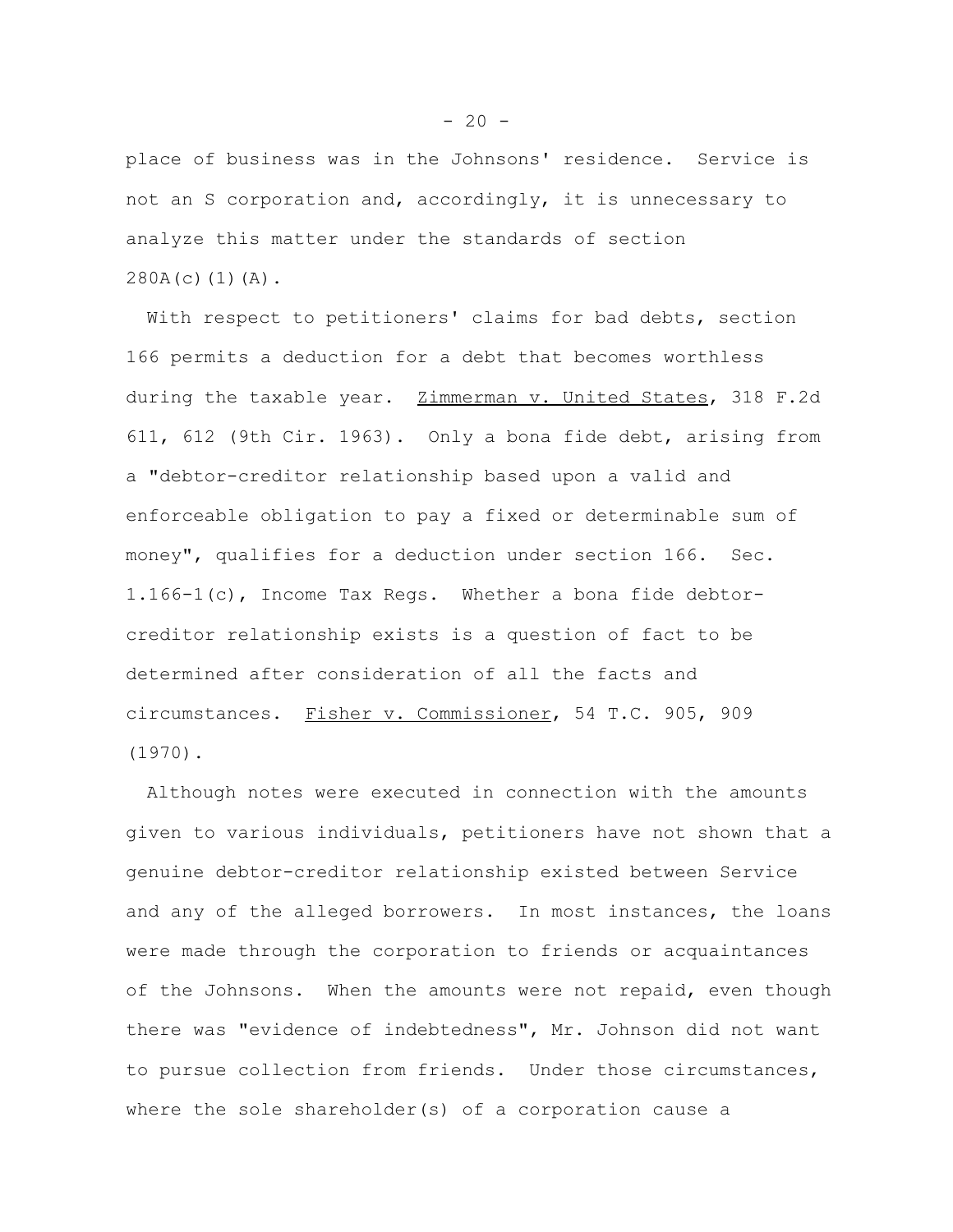corporation to give corporate funds to the shareholder's friend(s) from whom they would not seek formal collection, it is difficult to find that there was a true debtor-creditor relationship. Just as significantly, petitioners have failed to show that the advances were worthless during the years the bad debt deductions were claimed.

Respondent determined additions to tax under section 6653(a)(1) and (2) and section 6661 for each taxable year in issue. Section 6653(a)(1) provides for a 5-percent addition on the entire underpayment if any part of the underpayment is due to negligence or intentional disregard of rules or regulations. Section 6653(a)(2) provides for an additional amount equal to 50 percent of the interest payable with respect to the portion of the underpayment attributable to negligence.

Negligence is the lack of due care or failure to do what a reasonable and ordinarily prudent person would do under the circumstances. Neely v. Commissioner, 85 T.C. 934, 937 (1985). Petitioners have the burden of showing that their underpayment was not due to negligence or intentional disregard of rules or regulations. Rule 142(a); Welch v. Helvering, 290 U.S. 111 (1933); Bixby v. Commissioner, 58 T.C. 757, 791-792 (1972).

Both petitioners failed to maintain adequate records. The failure to properly segregate personal and business expenditures and the method of yearend allocation further exacerbate the inadequacy of petitioners' records. It was the

 $- 21 -$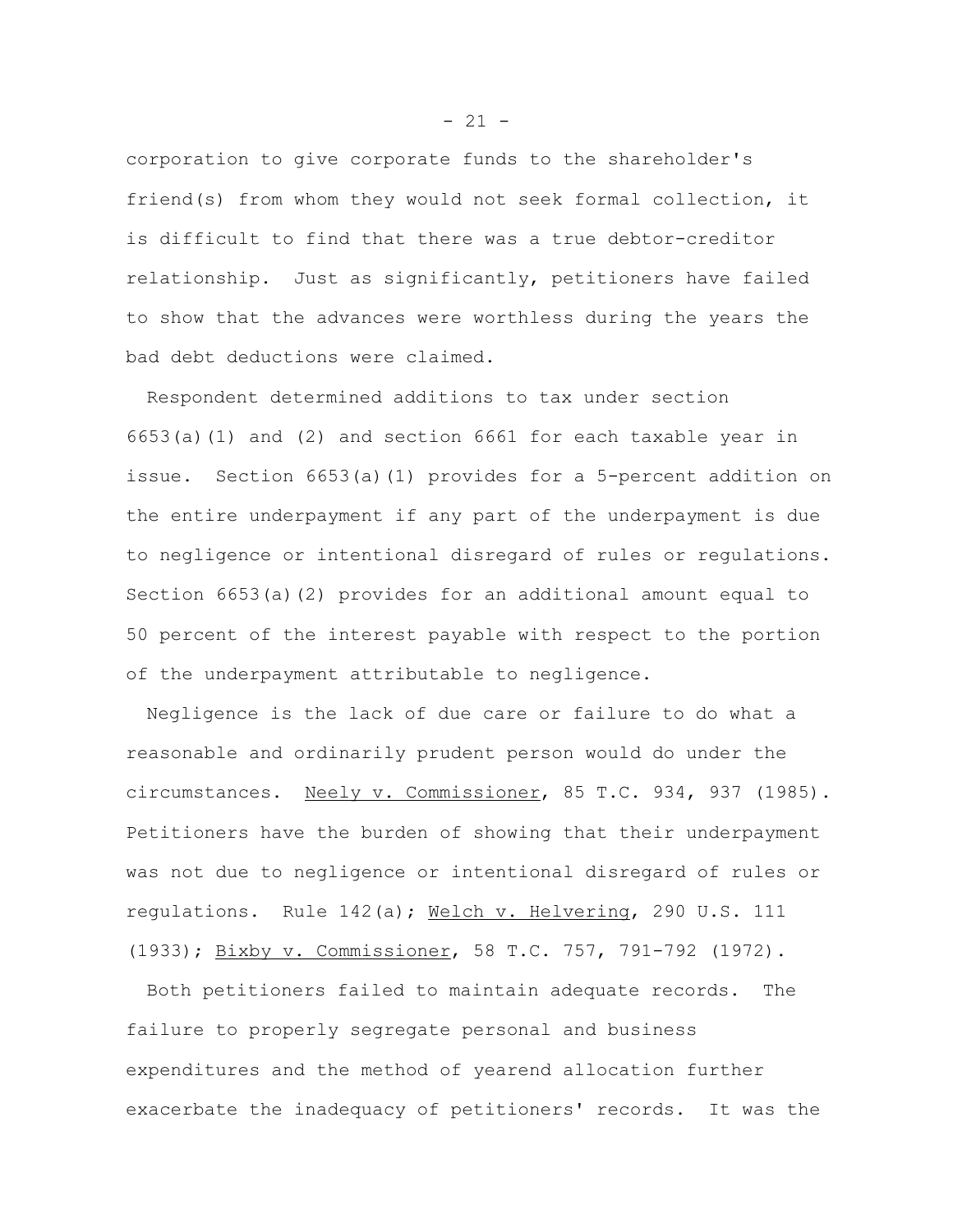Johnsons' and petitioners' choice to mix personal and business records, and their failure or inability to properly show the division is of their own making and was clearly negligent. Stovall v. Commissioner, 762 F.2d 891, 895 (11th Cir. 1985), affg. T.C. Memo. 1983-450; Crocker v. Commissioner, 92 T.C. 899, 917 (1989).

Further, petitioners claimed, up until the eve of trial, amounts which had been conceded in prior proceedings. Claiming hundreds of thousands of dollars in net operating loss deductions, when those matters had been finally settled in earlier years' litigation, cannot be considered reasonable or what an ordinarily prudent person would do. Although petitioners' returns were prepared by accountants, the Johnsons made all judgments regarding personal or business decisions, and they labeled various amounts for inclusion in the corporate returns. We also note that Mr. Johnson has an associate's degree in tax and accounting.

Under these circumstances, petitioners have failed to show that respondent's determination was in error; hence, we find that petitioners are liable for additions to tax under section 6653(a)(1) and (2).

Respondent determined that petitioners are liable for an addition to tax under section 6661 for all taxable years in dispute. Section 6661(a) provides for an addition to tax in the amount of 25 percent of any underpayment attributable to a

 $- 22 -$